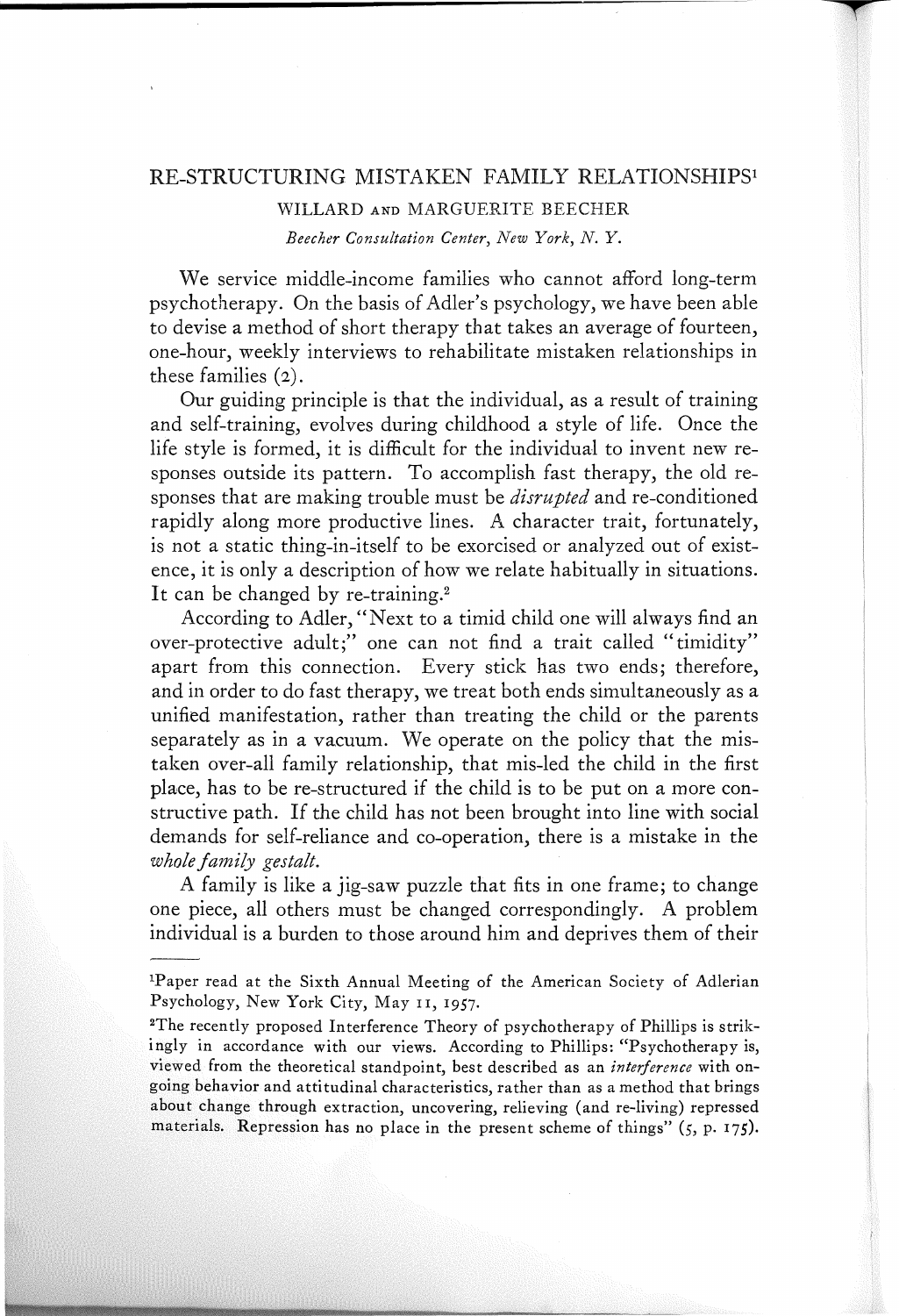# RE-STRUCTURING MISTAKEN FAMILY RELATIONSHIPS 177

fair share of the family situation. Many patient sheep can lie down in one stall, but one unfair, restless sheep starts all trampling each other. Once trampling has started, it is necessary to deal with all simultaneously. And so, we treat total-family relationships rather than deal with one "offending" member.

## RE-STRUCTURING THE FAMILY RELATIONSHIP

One of us (Mrs. Beecher) works with the so-called" problem" child for forty-five minutes in one room, while the other (Mr. Beecher), in another room, works with the parents, siblings, and any other family members involved in the problem. During this time, each complains about the other; the child complains about the family, and the family complains about the child and about each other's handling of the child. No one blames himself for anything! Blaming others for our mistakes shows a leaning, dependent, irresponsible attitude. It is this attitude that we attack separately by "spitting in the soup" (Adler) of each about blaming all the others. We challenge each to correct his own mistakes and become more self-reliant instead of acting like" God's special agent" put on earth to criticize the others.

The last fifteen minutes of the appointment-hour, we come together in one room for what we call a Joint Conference. With all present, each is challenged to be personally responsible for his own behavior instead of trying to be a "Moses who writes the Ten Commandments" for the others. In these conferences, we work together to outline a family blueprint that guarantees fair play for all members. Families come to us dead-locked in mutual resentment. In the very first joint conference, we disrupt the whole family situation because we have learned that nothing constructive will grow while they are all locked in the struggle of their old, competitive jealousy and mutual sabotage. So, in joint assembly, we show all the members of the family the total picture and, thereby, put each of them on record in what might be called a "gold fish bowl." Thereafter, each member has to watch his own behavior. If he does not, he is quickly brought into line by the other members of the family, each time he reverts to his old exploitive behavior. Each member, then, holds the others to the new family blueprint or Magna Carta, structured for mutual advantage, instead of special privilege.

Such conscious re-structuring of family relationships grew out of a necessity to provide short therapy for middle-income families. We were delighted to discover that Margaret Mead described similar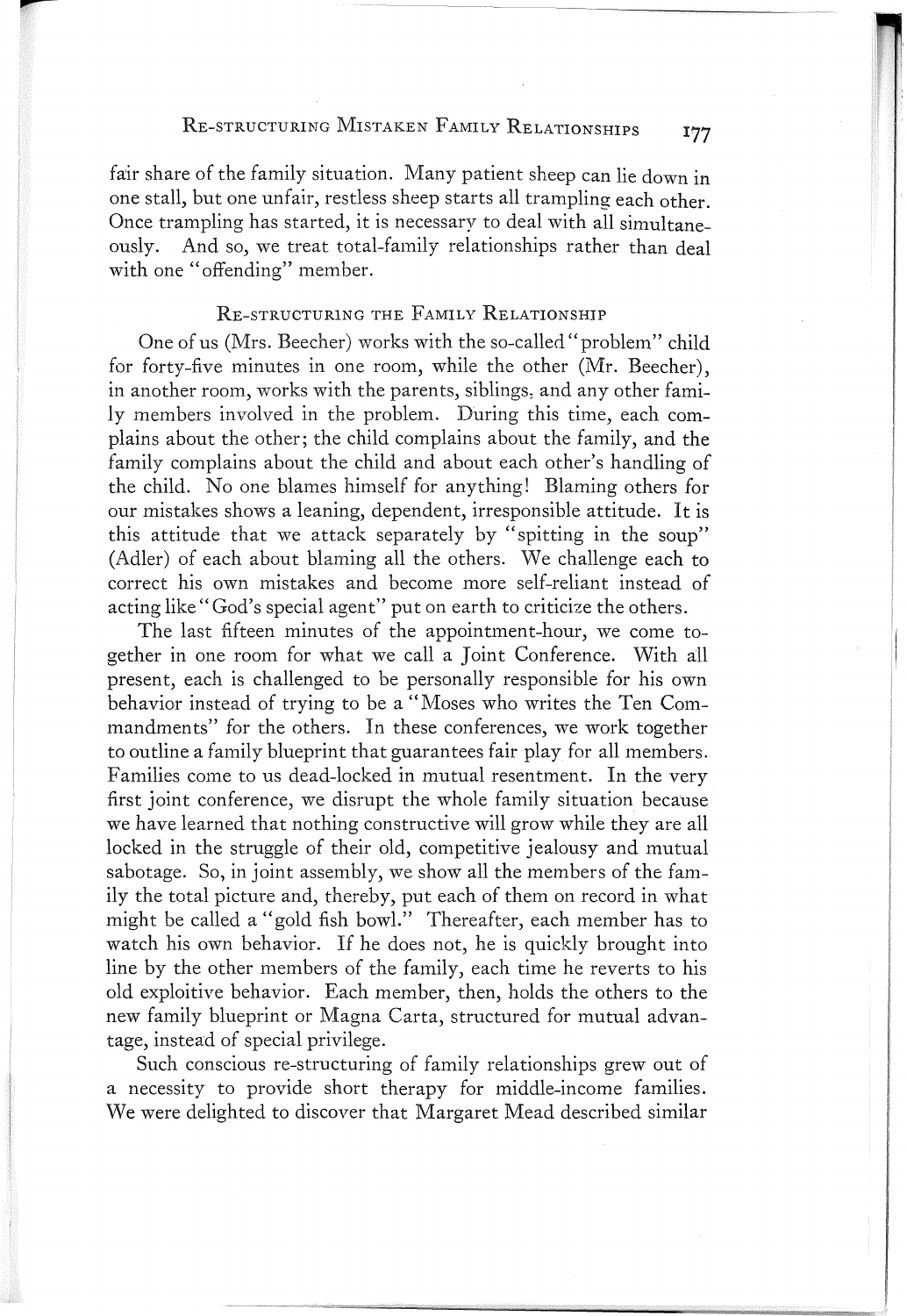#### WILLARD AND MARGUERITE BEECHER

deep, fundamental changes in the behavior of a whole tribe in New Guinea in a like manner  $(4)$ . They consciously re-structured the blueprint of community relationships. The dynamics of change, as described, seem to be parallel or identical in both situations.

In re-structuring family relationships, we found that neither the parents nor the child are aware of the over-all, basic mistakes they make. They do not interpret their old familiar patterns as mistakes. Our role is to expose these to both the parents and the child, and most especially to expose the mistaken subsidies that are keeping the child infantile so that he falls behind other children who are learning to be more independent.

### APPROACH TO THE CHILD

Each child, no matter what his age, is treated as a responsible person in his own right and not something precious out of *Peter Pan.* We discuss frankly with him what he is doing that is not helpful or useful and how it damages those around him. Regarding human relationships, we never underestimate a child's intelligence; we never talk down to him. In working with a child, we are, as Adlerians, concerned not so much with the child's emotions as with the uses he makes of them, especially the unfair uses to gain his own selfish ends within the family.

We assume that the child can not "see the forest for the trees," and, furthermore, that we must, as we go along, label each tree for what it is. We explain to him that we are starting an investigation together which will concern itself with a search for" clues" as to why he is dissatisfied, discouraged, or unhappy. He is told that these clues will be illustrated by pictures that will be drawn to show the larger mistakes he is making in life.

One of these illustrated clues, called" the limping figure," has been described and discussed elsewhere (3, pp. 180-184). Such stick-figure representations of the child's habitual behavior traits are limitless in their possibilities and can vary to meet the demands or the needs of the situation. They are an impersonal as well as a very powerful technique for capturing a child's immediate attention and for throwing him off the defensive. They are also a way of under-mining his persisting, infantile dependence and of preparing him to re-orient himself toward a more grown-up goal in life than the one he has been using. They give him a point of reference for appraising human behavior in general, and specifically furnish him a way to estimate for

178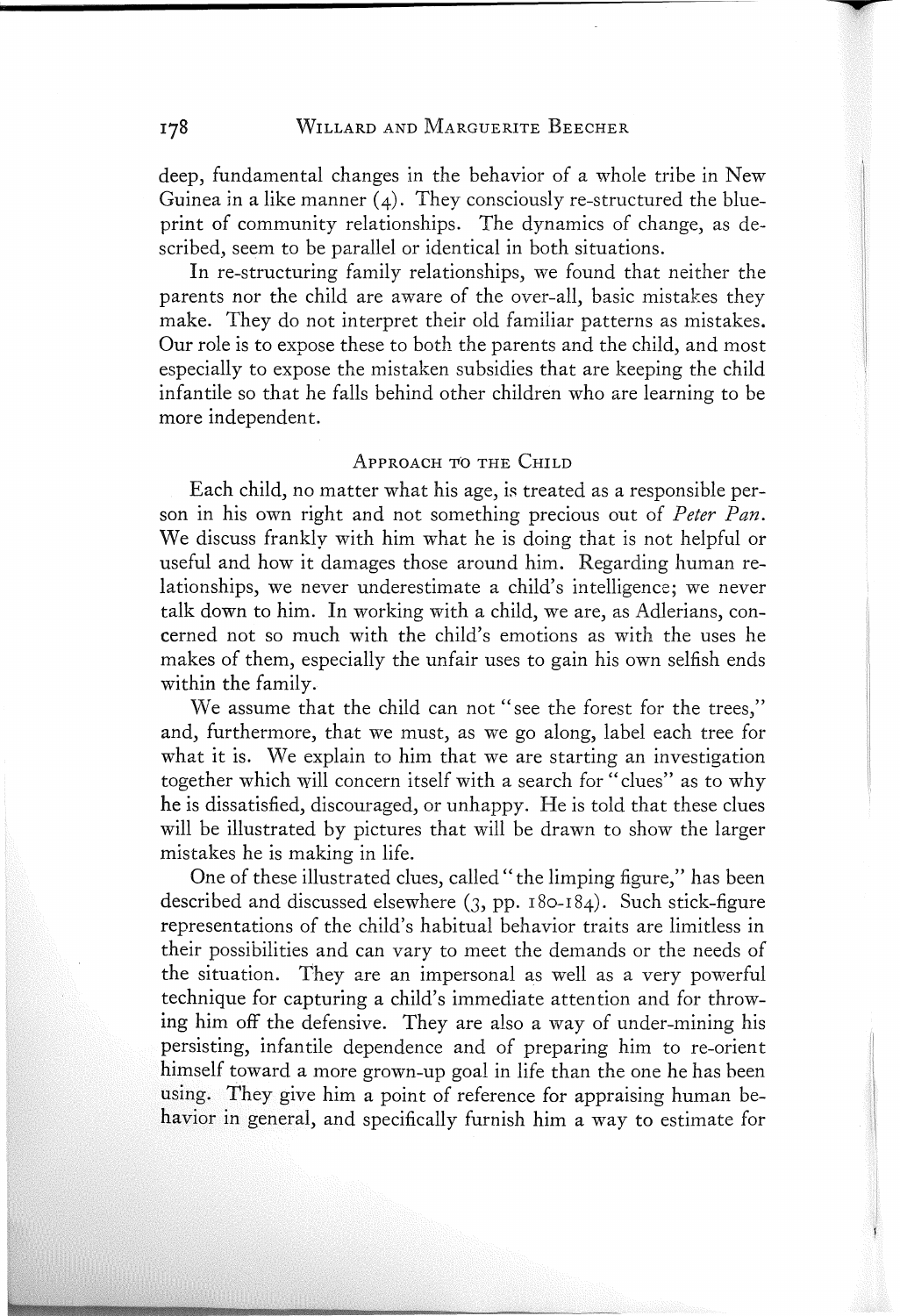# RE-STRUCTURING MISTAKEN FAMILY RELATIONSHIPS 179

himself the degree of his own mistaken manner of perceiving and behaving.

Since every stick has two ends, we know that it is a rare child indeed who will make use of this new "behavior yard-stick" until or unless the adults in his environment are willing concurrently to alter their inadequate behavior. Some astute wit said: "Children are natural mimics; they act just like their parents despite every effort to teach them good manners!" When and if a child's parents mend their own "bad manners" and begin to operate on a more commonsense, realistic basis, we have found that these clues take on significant meaning for a child, and make it less possible or urgent for him to continue in his old, mistaken direction with any kind of a clear conscience.

# THE CASE OF A "RETARDED" GIRL

Mary's case illustrates how we work with a child and what a first Joint Conference is like. When she was four years old, Mary was labelled"mentally retarded" by a pediatrician. When we first saw her at the age of eight, the school was coming to the same conclusion.

The first day Mary came to our Center, we concluded, on the basis of her responses to questions and the manner in which she conducted herself, that she was not retarded but only an excessively dependent child. We saw her as an "intelligent little trickster" who used the pretence or appearance of helplessness so that she might live" as a worm in an apple"  $(1, p. 778)$ . Our observation was verified when we found out how Mary habitually behaved at home. She would, for example, purposely button her clothes up wrong to attract attention and get some member of the family to re-button them. She would leave all the food on her plate untouched until everyone at the table had begged her to eat it. She frowned continuously as if she were a "queen" whose disfavor had been courted by everyone. She used fear of thunder, or the doctor, or anything else she could dream up as an excuse to make a "big deal." Each member of the family waited on Mary hand and foot. In addition to other services, her parents did her school work for her. The grandmother, who lived in the home, anticipated her every wish. A brother and sister, several years her senior, pampered her too. In short, the whole household pivoted around Mary. Daily frustration and hostility were the hall-mark of this' home. The older brother and sister were locked in a jealous competition to grab-off whatever little attention they could attract by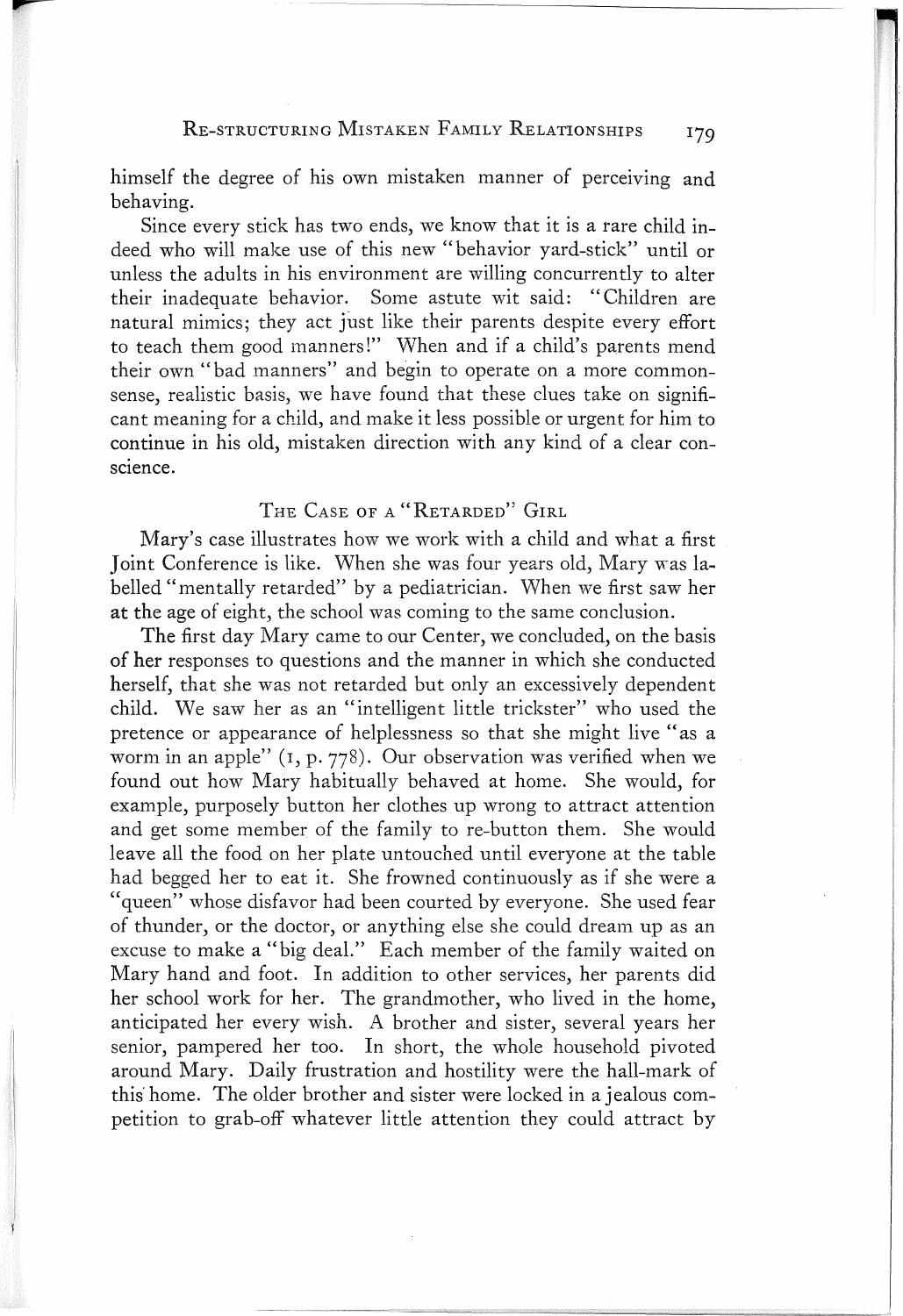trying on their own to out-baby their baby sister. It was, in reality, a three-way competition among all three children to see which could get the biggest slice of attention.

During the forty-five minutes of the first interview Mary frowned and pretended not to understand what it was all about. These emotional efforts of hers were ignored, and she was treated with solemnity as if she were Senator Margaret Chase Smith! Explanations were made in the form of stick-figure drawings to illustrate for Mary how she used tricks to hold the center of attention and get others to do things for her that she should, at eight, be doing for herself.

In the Joint Conference that followed, the last fifteen minutes of the appointment hour, it was explained to all--parents, grandmother, brother and sister-in Mary's hearing, that they lived with a very intelligent little girl, who had trapped them all into doing her bidding by using" apparent helplessness," appearing not to understand, and frowning as if she were a "queen" and they her "disloyal subjects." They were told that Mary had put the "whammy" on them all and forced them to be her captive audience. They were urged to become more clever than Mary, to escape the traps she set for them. At this point everyone laughed in recognition of the situation, including Mary. Mother and father were asked not to do Mary's home work for her, and not to beg her to eat, but simply remove her plate at meal's end even if she hadn't taken a bite. They were told that if Mary wanted to button her clothes all wrong, they should be gracious enough to allow her this privilege and wear "dark glasses" so they would not see her frowns. Grandmother was urged to look the other way and run to the nearest exit so she would no longer be tempted to play the role of Mary's mind reader. Brother and sister were instructed to "mend their own fences"--which should keep them so busy they wouldn't have time to fix things up for Mary. All were assured that if they did these things, Mary would move full steam ahead because" no actress plays to an empty house." And Mary? She was challenged to "be a help and not a burden" (Adler). This is a sample of the way we disrupt the mistaken equilibrium of a family in the first Joint Conference and is typical of all other subsequent conferences. We check off the dependency problems that are presented as they arise and are solved.

Whereas Mary's whole family had previously been a hot-bed of utter frustration, hostility and sibling rivalry, it is today operating on a well-running, satisfactory and acceptable family blueprint. And